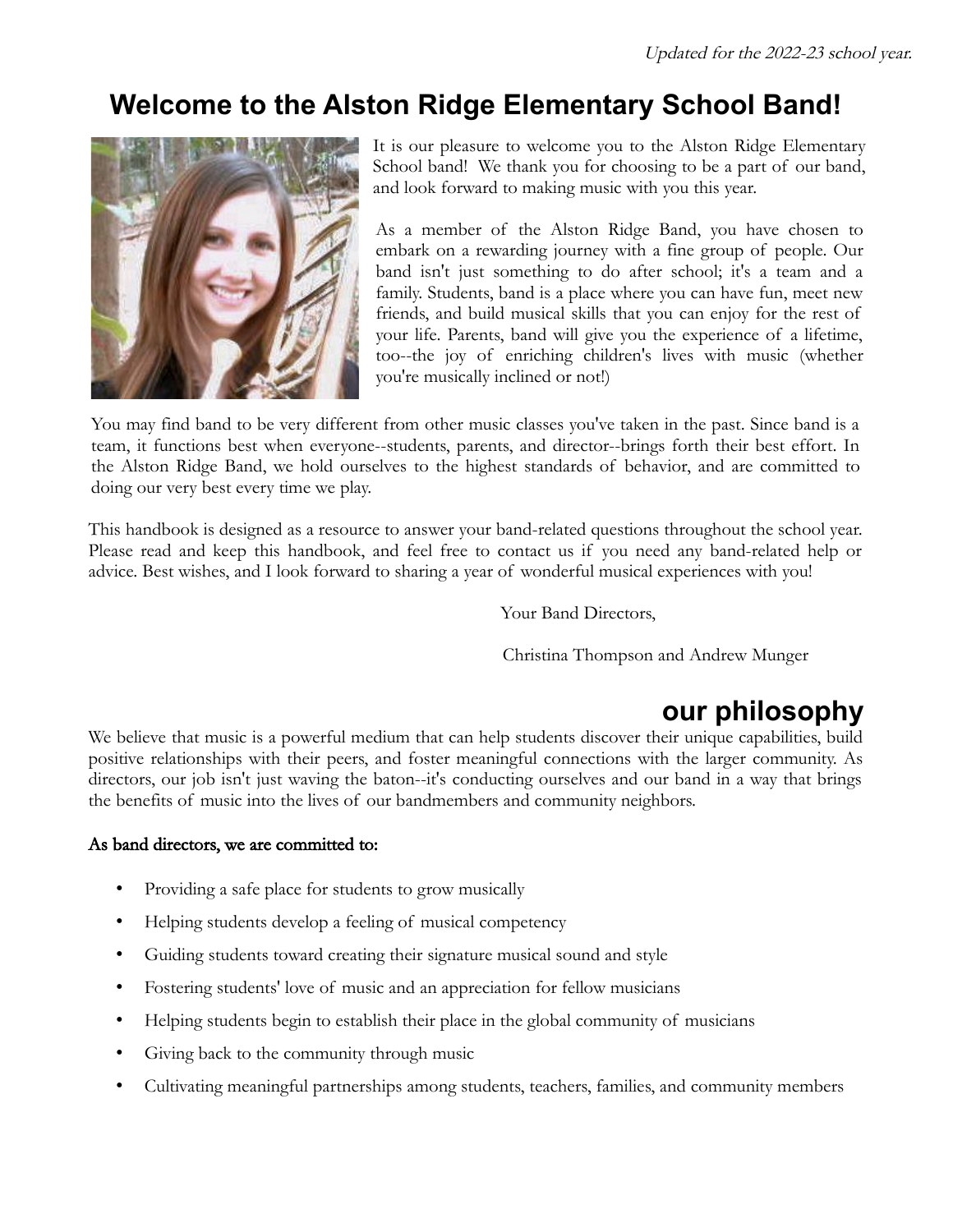## **what parents need to do**

Parents are a vital part of children's music education. A child's success in music often depends on the level of support the parent gives. An encouraging comment about your child's practice, cheerful attendance at band concerts, and a positive attitude about your child's efforts can give your son or daughter the confidence to excel musically. Here are four things I ask of all Alston Ridge band parents:

**1. Be informed.** Please read this handbook and all band correspondence. You'll not only be "in the know," but you'll also model responsibility and commitment to your child.

2. Support your child. Make practice a part of your daily routine by setting up a special place and time for your child to play at home. Ask your child to play for you often, and show an interest in what your child is learning in band. Attend your child's concerts and let your encouragement flow freely!

**3. Realize that greatness takes time.** Beginning musicians are not going to sound like the pros you hear on the radio. When listening to your child practice or perform, train yourself to focus on growth and progress. And please, NEVER joke about your child's sound--it hurts more than you'd think.

4. Support your directors. Your band directors have made it their life's work to help kids through music. They are on your side, and is here to support and nurture your child's musical growth. Please keep this in mind in your interactions with the directors, and treat them with respect and kindness. Also, please follow the directors' policies and encourage your child to do the same. They are the result of years of successful teaching, and are in place to give you an excellent band experience.

## **how a band kid should act**

Although our band meets after school, the expectations for behavior are the same as they are during the school day. Band students are expected to practice good character traits at all rehearsals and performances.

Band students are typically some of the finest young people in the school. At all times, you should be able to say these things about yourself:

#### I Respect Myself.

If I make a mistake on a song, I laugh it off and try again. I practice daily so I'm prepared for band rehearsal. I am a good example to those around me.

### I Respect Others.

I don't laugh at or make fun of other people's playing. I have kind words to say to my fellow band members at all times. I allow my band teacher to teach without interruptions.

### I Respect Property.

I take good care of my instrument and respect my bandmates' instruments. I hold my instrument securely so I don't drop it. I put my instrument together the way Ms. Thompson showed me. If I am not a percussionist, I don't touch the percussion equipment.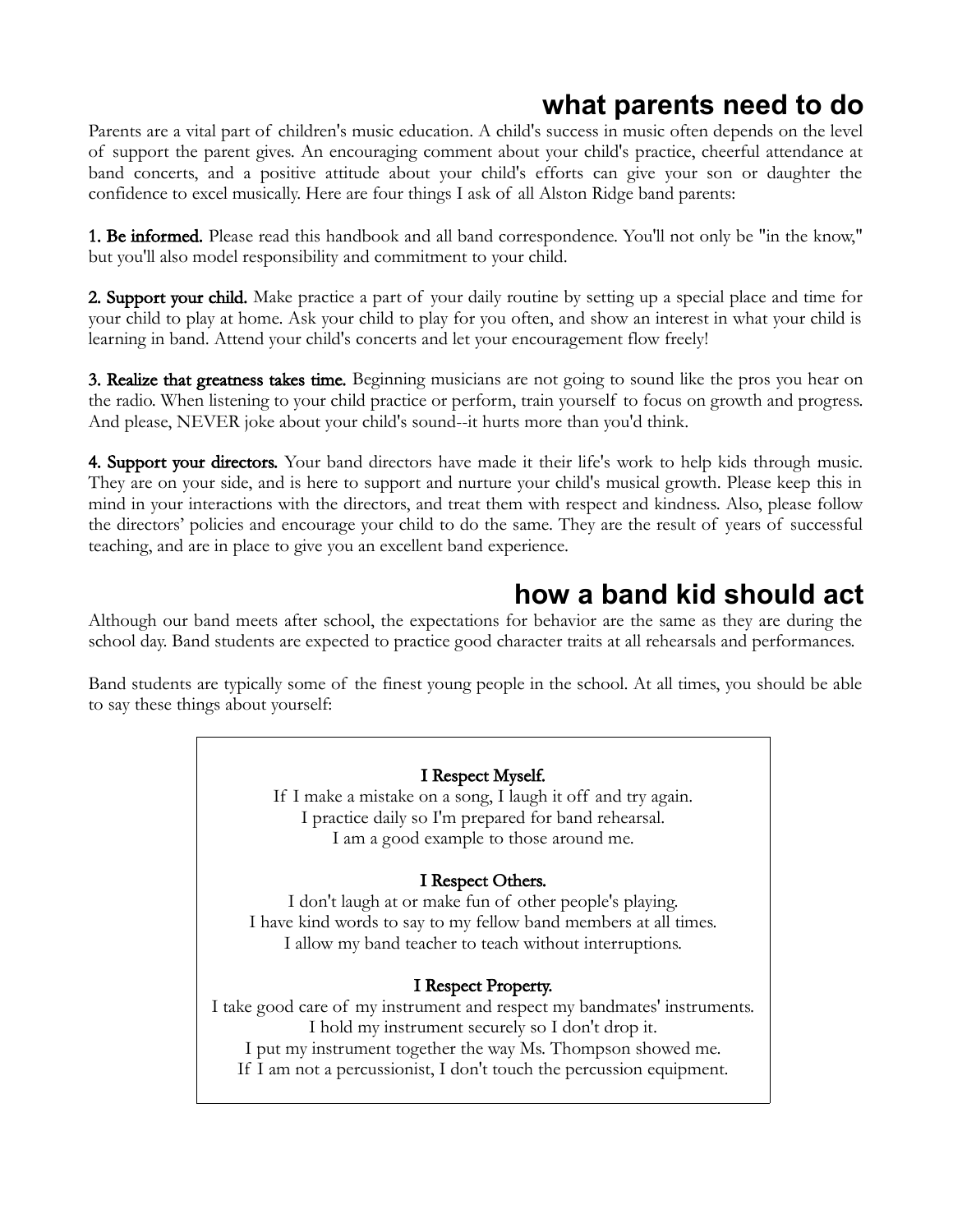### **YOU HAVE A CHOICE!**

You are an important member of our band, and your actions will affect everyone else in our group. Your behavior will determine how much we learn and how well we play, and will also show the community what the Alston Ridge Band is all about. When you choose your actions in band, always remember that you are **choosing your consequences as well.** When you do your best, band class becomes energized with musicmaking excitement! However, poor behavior can ruin people's good impression of our band--and even worse, it can make learning music more difficult and less fun.

### **HOW MS. THOMPSON AND MR. MUNGER WILL HELP**

One of your directors' most important jobs is to help band students develop character traits to help them excel both in the band room and beyond. Throughout the year, Ms. Thompson and Mr. Munger will model productive behavior, establish helpful classroom routines, and provide boundaries and guidance to help students learn to make good behavior choices. Through group reflection and teacher-student meetings, behavior issues in the Alston Ridge Band will be used as opportunities to help students grow.

## **a typical band rehearsal**

Our band rehearses on Tuesday and Thursday afternoons from 4-5pm in the music room.

You will be dismissed to band at 3:45pm. Your first job when you get to the band room is to set up your instrument and music stand. Then, you're welcome to eat your snack in the hall, get water, and use the restroom. Be sure to rinse your mouth once you're done eating, so you don't blow food through your horn!

If you have a question before class, please feel free to come up and ask Ms. Thompson or Mr. Munger. During class, please raise your hand if you have a question.

In class, we'll warm up, count rhythms, work on pieces of music together, and learn new things. This is a great time to listen, ask questions, and be a good example to your fellow students.

Sometimes, your teacher may ask you or your section to play alone in class. This isn't to torture you; it's a way to make our music sound better. When we ask you to play solo, it helps other kids understand specific musical techniques--but it makes you a better musician, too!

When class ends, your teacher will dismiss you. Pack up carefully, and enjoy the rest of your day!

## **financial, attendance, and weather policies**

Because our band does not receive funding from WCPSS, we cover our operating expenses by charging a nonrefundable tuition fee for each band student. Tuition includes Virtual Band Camp, performances, sheet music, and twice-weekly rehearsals with a caring, professional music educator.

#### You have three payment options:

- **1. Pay for the Year -** Pay an entire year of tuition (regularly \$528) and receive a \$28 discount.
- 2. Pay by the Quarter Pay four installments of \$127 each.
- 3. Pay by the Month Pay 11 monthly installments of \$48 each

Please make all checks payable to Summerglen Music.

Band tuition is figured based on rehearsals during which your child is tracked in. While a tuition payment may come due during trackout, you are still only paying for your child's tracked-in rehearsals.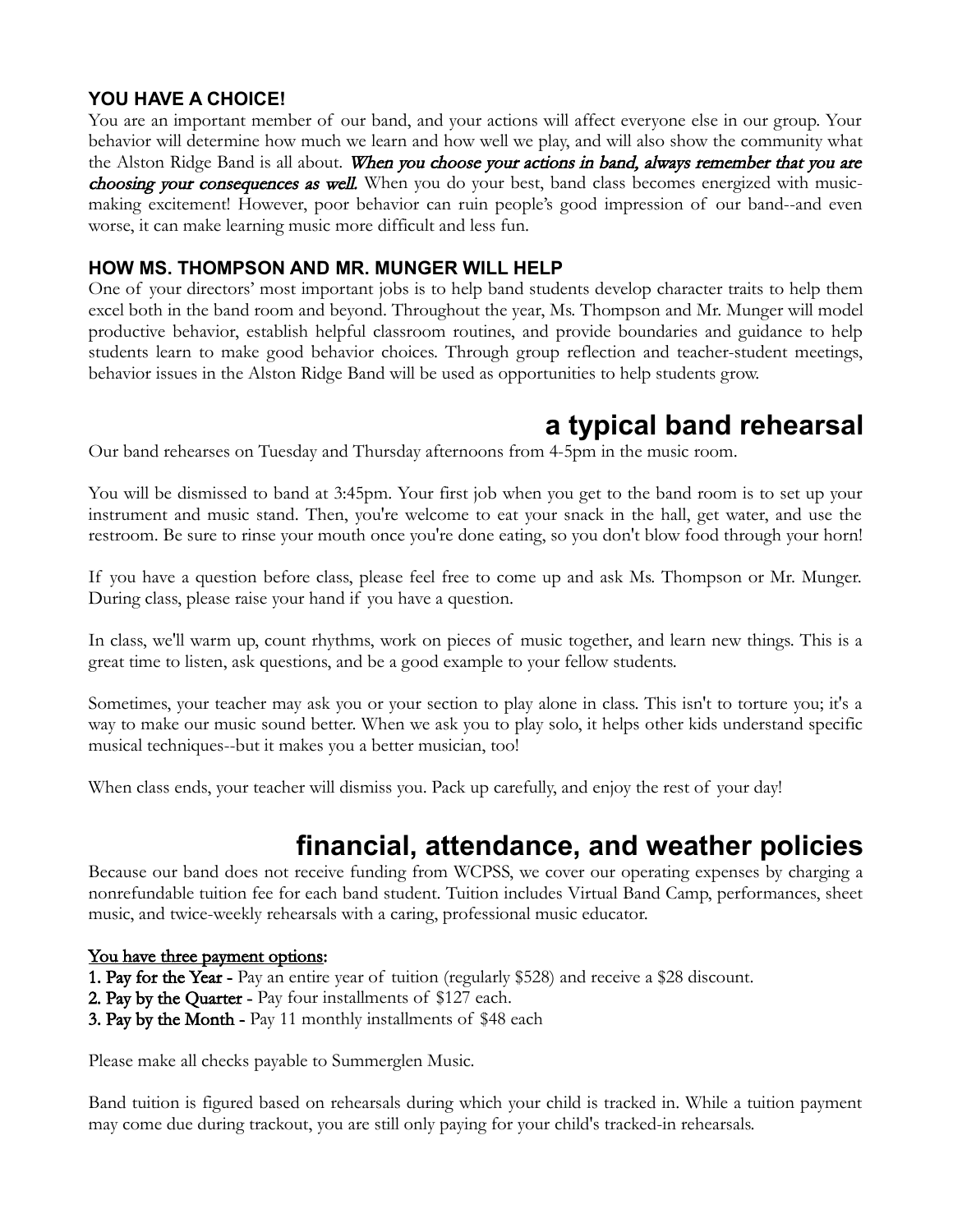Students are welcome to attend rehearsals during trackout free of charge.

Band Tuition does not cover the cost of purchasing an instrument or supplies for your child.

No portion of the Band Tuition will be refunded if your child is tardy or absent from a rehearsal or concert, or if your family decides to withdraw from band before the year is over. If your directors must cancel rehearsal, they will offer a make-up time before the end of the academic year.

If you must withdraw from band prior to June 20, 2022, you are eligible for a 100% tuition refund. If you withdraw between June 21-30, 2022, you will receive a 50% tuition refund. No refunds will be issued after July 1, 2022. Instrument rental fees will be refunded/prorated based on the date the instrument is returned.

For families facing economic hardship, scholarships are available to defray the costs associated with participating in band. Scholarships are flexible, and can range from discounted tuition to a full scholarship including a loaner instrument depending on level of financial need. Please contact Ms. Thompson at [christina@summerglen-music.com](mailto:christina@summerglen-music.com) for more information.

If Wake County Schools are closed for inclement weather on a rehearsal or concert day, our band will not meet. If the schools operate on a delay, we will meet as scheduled. We are unable to offer make-up rehearsals due to inclement weather; however, you may create your own make-up day by attending rehearsal during trackout.

## **all about instruments**

## **Choosing an Instrument:**

Our band offers two avenues to help students choose their instrument for the year: an Instrument Show & Tell video page for prospective bandmembers, and an optional in-person Show & Tell that is available to new band members in May. After utilizing these resources, each student should have an idea of which instrument they want to play in band. We ask students to stay with the same instrument during their time in the Alston Ridge Band. Students should have their instrument by our first class. (If you buy/rent from the band, we will bring your child's instrument on the first day.)

## **Obtaining an Instrument: 1. RENT OR PURCHASE THROUGH THE BAND.**

Our band offers name brand, precision-refurbished used instruments for rental or purchase. The rental fee is \$25 per month, and includes any maintenance needed due to regular wear and tear. You can rent for any duration of time, and you can also choose our Rent-to-Own option, which will apply 100% of your payments toward the payoff price of the instrument (\$350)

If you would rather purchase an instrument outright, you can do so for a reduced price (\$250). If you start out renting, and pay the balance of the purchase price when your second rental payment is due, you will be eligible for the lower purchase price. All instruments purchased through the band come with a 1-year repair warranty.

## **2. BORROW IT.**

If you know a friend or family member who has a band instrument they don't use, ask if your child can borrow it to use in our band. This can be an easy, low-cost way to obtain an instrument for your child. Make sure, though, to make an agreement with your friend and put all the details in writing; for example, who will pay for repairs, and when the instrument needs to be returned.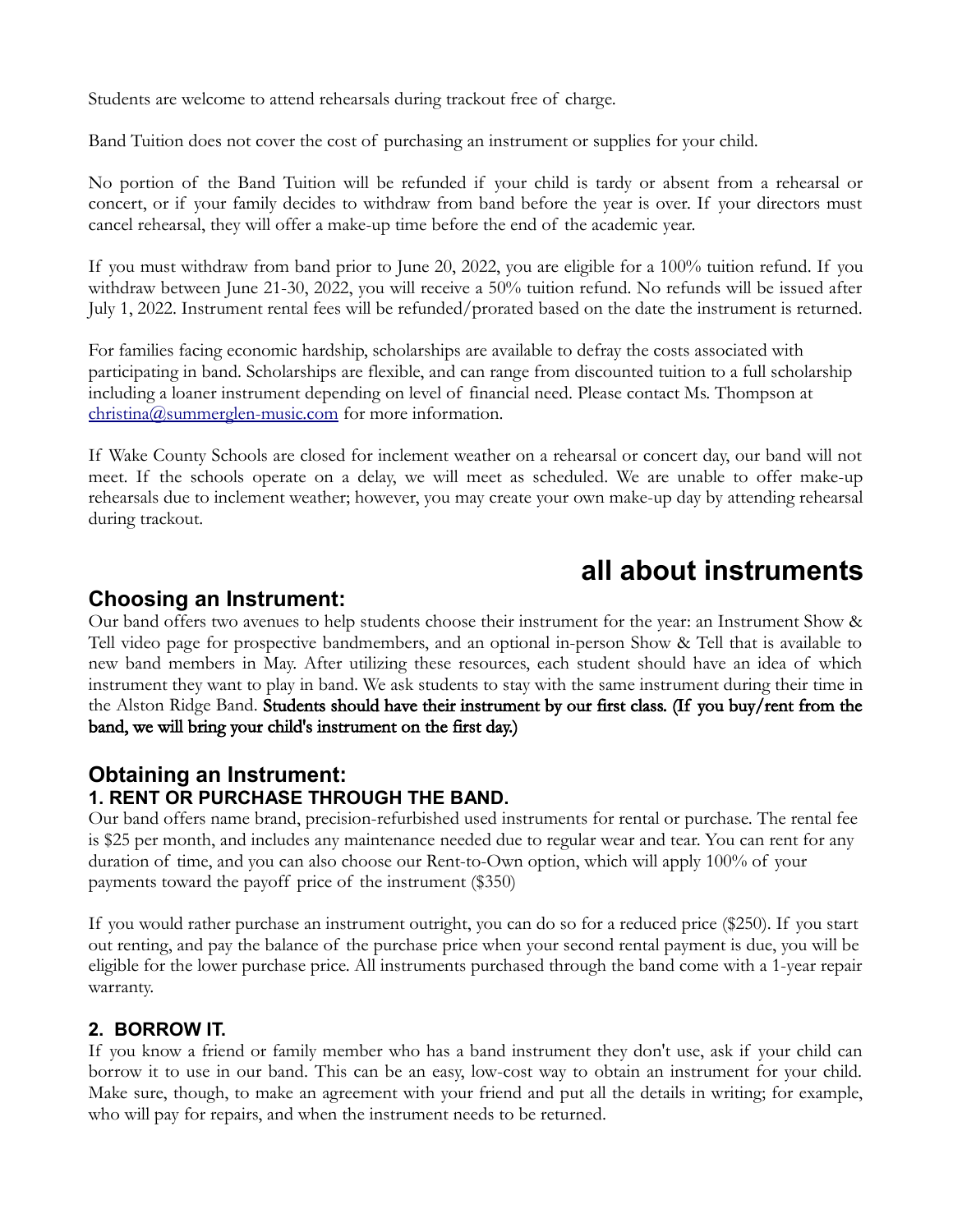## **3. RENT OR PURCHASE FROM A STORE.**

If you'd prefer to obtain a new instrument, we recommend Music & Arts and Chuck Levin's. Music & Arts is a local store that both sells and rents new instruments. Chuck Levin's is located in Washington, DC, but you can get great deals on new instruments by calling them. Contact info for both stores is listed below.

\*\*\*WARNING!--DO NOT OBTAIN AN INSTRUMENT ONLINE! The internet is crawling with lowquality, cheaply-made instruments that break easily and cause students enormous amounts of unnecessary frustration. We have had several that didn't even make it through one semester. Before you buy or rent an instrument online, please check with Ms. Thompson first. We do not want you to waste your money!

## **Required Band Supplies:**

The following supplies are needed to keep the instrument clean and functional, and to allow your child to learn to read music. All students should have their supplies by the first day of band.

| For flutes:<br>Handkerchief (to clean flute)<br>Cleaning rod<br>٠<br>Standard of Excellence, Book 1 for Flute<br>$\bullet$<br>Folding music stand<br>٠                                 | For clarinets:<br>FOUR reeds: Vandoren or Rico, strength 2 or 2.5<br>Swab<br>Cork Grease<br>Standard of Excellence, Book 1 for clarinet<br>Folding music stand                   |
|----------------------------------------------------------------------------------------------------------------------------------------------------------------------------------------|----------------------------------------------------------------------------------------------------------------------------------------------------------------------------------|
| For saxophones:<br>FOUR reeds: Vandoren or Rico, strength 2 or 2.5<br>Swab<br>٠<br>Neck strap<br>٠<br>Standard of Excellence, Book 1 for alto<br>saxophone<br>Folding music stand<br>٠ | For percussion:<br>1 percussion kit (containing bell set, drum pad,<br>sticks, mallets, and music stand)<br>Standard of Excellence, Book 1 for Drums &<br>٠<br>Mallet Percussion |
| For trumpets:<br>Valve oil<br>Mouthpiece brush<br>٠<br><i>Standard of Excellence</i> , Book 1 for Bb trumpet<br>٠<br>Folding music stand<br>٠                                          | For trombones:<br>Slide oil or cream<br>Mouthpiece brush<br><i>Standard of Excellence</i> , Book 1 for trombone (not<br>T.C.)<br>Folding music stand                             |

## **Where to Buy Your Supplies (and New Instruments):**

Music and Arts – new instrument sales, rentals 426 Crossroads Blvd, Cary, NC 27518 [http://www.musicandarts.com](http://www.musicandarts.com/) (919) 854-0024

Chuck Levin's (Washington, DC) - new instrument sales <http://www.chucklevins.com/>

[\(301\) 946-8808](tel:3019468808) - Browse online, but call for the best price!

2112 Percussion – for all things percussion 5250 Capital Blvd., Raleigh <http://www.2112online.com/> (919) 833-0046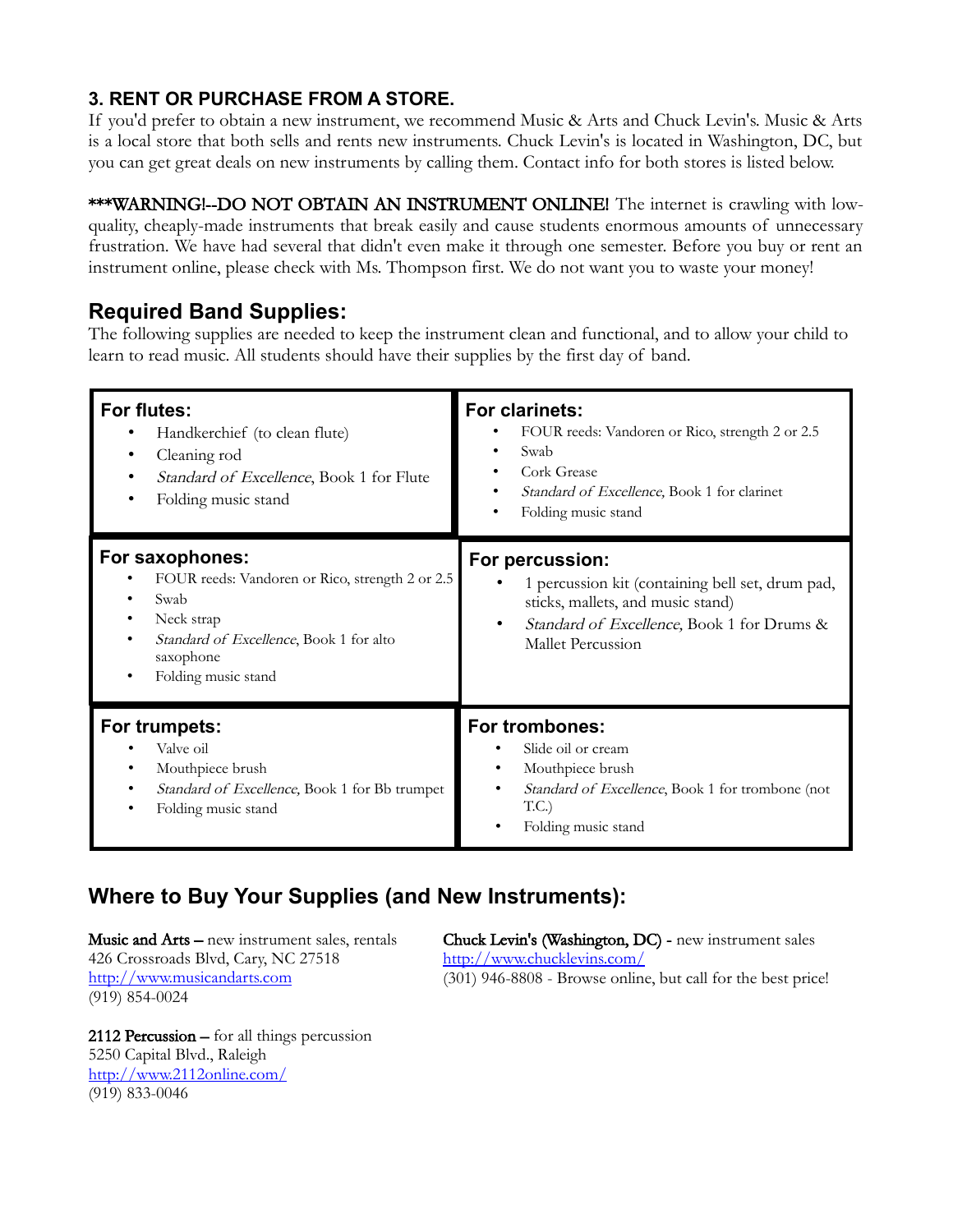### **A NOTE ON PERCUSSION**

Percussion is a very popular instrument family, but often for the wrong reasons. Many children mistakenly think percussion is "easy" or that playing percussion is all about "rocking out" on drums. Many of these children are sorely disappointed when they discover that percussion is challenging, and requires that they learn more instruments than anyone else in the band. I strongly encourage parents of future percussionists to discuss the following with their children:

1. Percussion is more than just drums. You will start on bells, and will have to learn to read music just like everyone else. You will only play drums if you become good at bells first.

2. Percussion instruments are as difficult as every other instrument in the band.

3. You have to build a strong foundation to "rock out" successfully.

## **Changing instruments:**

Switching instruments early in one's musical career tends to make learning music more difficult and more time-consuming. Every instrument in the band is equally difficult to play, and each has its own set of problems for the player to solve. You will not be able to conquer these problems overnight—just like with a friend, you have to spend many years with your instrument to really know it. So, I ask students to commit to learning only ONE instrument while at Alston Ridge Elementary.

## **all about concerts**

Alston Ridge Band students will have many chances to perform throughout the year. We will perform at several school functions at Alston Ridge; plus, we'll play some exciting "gigs" around town. Our concert dates are listed online at [http://www.alstonridgeband.com.](http://www.alstonridgeband.com/)

### **CONCERT ATTENDANCE POLICY**

Performances are an integral part of every student's band experience. Performances give students chances to celebrate their hard-earned musical skills and give back to the community with their talents. Therefore, attendance at concerts is **mandatory** for all members of the Alston Ridge Band. We will let students and parents know in advance of any additions or changes to the concert schedule, and will send reminders as concert dates draw nearer. If you cannot attend a concert for any reason, please notify Ms. Thompson well in advance (months and months ahead of time is best!)

# **dFAQ's**

### **Why does Ms. Thompson keep telling me I need to practice?**

Daily practice is vital to musical success, and is REQUIRED of all band students! Just as doing your math homework will make you better at math, practicing your instrument will make you a better musician. At each rehearsal, you will be assigned a piece, a scale, or several measures to practice at home. It's your job to practice learning your fingerings, counting your rhythms, and making your assignment sound a little bit better every day. Don't worry if you don't sound perfect! If you practice thoughtfully and do your very best, you've done your job. Sitting in band class will make you an OK musician. But practicing on your own is what makes you EXCELLENT, and is what makes band so fun. Practice for 15 minutes a day--it works!